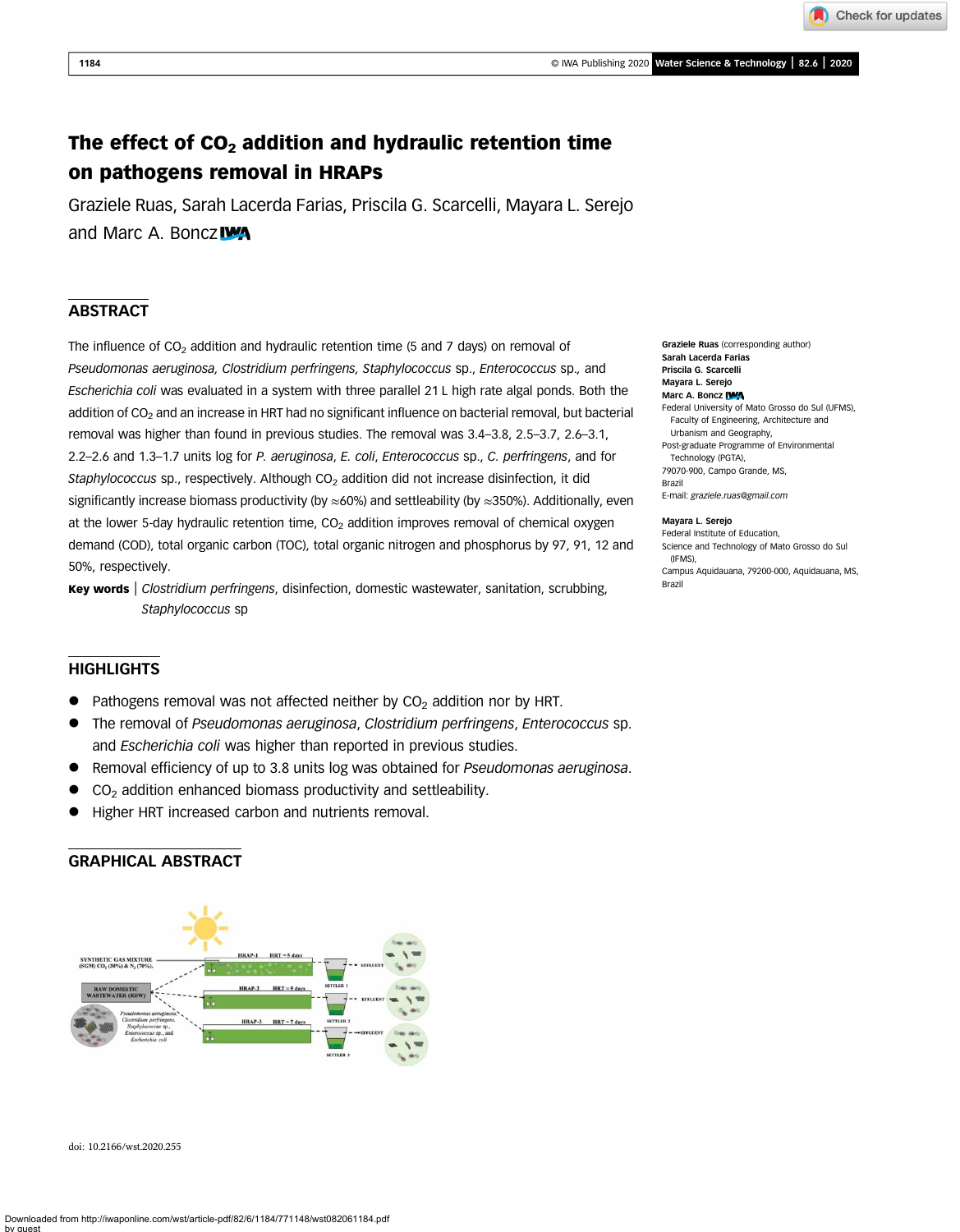# **INTRODUCTION**

Pathogenic microorganisms and inadequate sanitation are responsible for the spread of numerous diseases and bac-terial infections in the world ([WHO](#page-8-0) 2018). The main route of entry of these microorganisms into the aquatic environment is through direct discharge of untreated or inadequately treated wastewater. Despite increasing coverage of basic sanitation services for the world's population, there is still significant inequality, especially in developing countries, and in 2017, 673 million people were still practicing open defecation, facilitating the dissemination of waterborne diseases ([UNICEF & WHO](#page-8-0) 2019). Even where sewage is collected, it is often discharged into water bodies without treatment, as is the case, for instance, with 44% of sewage in Brazil and 78% of sewage in India. Furthermore, the intensive use of antibiotics, and their release into the environment, has accelerated the development of antibiotic resistant bacteria (ARBs) and antibiotic resistant genes (ARGs) [\(Bouki](#page-7-0) et al. 2013). These multiresistant organisms increase the risks to human and animal health because they make it difficult to control infections ([Rizzo](#page-8-0) et al. 2013).

Considering that pathogens are always present in the natural aquatic environment, even though often only in small amounts, and that detection is not always simple to realize, usually indicator organisms, which are present in faecal material and with characteristics that may be related to pathogens in general, are used to detect contamination. Escherichia coli is considered the universal indicator due to its high prevalence, and is related to various gastrointestinal infections that may even result in chronic sequelae [\(Aw](#page-7-0) ). Other common inhabitants of the intestinal tract of warm-blooded organisms, and used as indicator organisms, are Enterococcus faecalis species, which have the aquatic environment as their natural habitat but are very resistant, making their detection related to fecal contamination (Motlagh  $& Yang 2019$ ). Other sanitary-relevant bacteria may also be used as alternative indicators in monitoring, like for instance Pseudomonas, Clostridium and Staphylo-coccus [\(Coronel-Olivares](#page-7-0) et al. 2011). These bacteria are nowadays frequently resistant to antibiotics and, when resistant, can cause serious infections that were considered 'under control', such as dysentery [\(Motlagh & Yang](#page-7-0) 2019). The conventional technologies used in wastewater treatment plants (WWTPs) are not efficient in removing pathogenic bacteria, and in fact WWTPs are hotspots for the propagation of multi-resistant organisms, as in these plants optimal conditions for the appearance of new,

resistant variants are present due to high bacterial density, availability of nutrients, and the possibility for gene exchanges ([Bouki](#page-7-0) et al. 2013; [Rizzo](#page-8-0) et al. 2013).

Microalgal-bacterial systems, used in process units such as high rate algal ponds (HRAPs), constitute a sustainable, low-cost and efficient alternative for the treatment of effluents [\(Posadas](#page-8-0)  $et$   $al.$  2015). Recently, satisfactory results were shown using HRAPs for the inactivation of pathogenic bacteria [\(Ruas](#page-8-0) *et al.* 2018). The operating conditions of such reactors, such as HRT, pH and concentration of  $CO<sub>2</sub>$ , can be changed according to the pollutants present and the required removal rates. For example, in the majority of domestic wastewaters, carbon is limiting, and thus the addition of  $CO<sub>2</sub>$ , decreasing this limitation, can improve the removal of organic matter and of nutrients, resulting in increased productivity [\(Park &](#page-8-0) [Craggs](#page-8-0) 2010). In this case, the necessary  $CO<sub>2</sub>$  can be easily obtained from a preceding anaerobic treatment of the wastewater, or from anaerobic digestion of excess sludge at the WWTP itself, or even from fossil fuel combustion for power generation, if a power plant is located nearby.

However, there are still few studies evaluating the pathogen removal performance of HRAPs, and understanding the removal mechanisms and the effects of operating conditions on this removal is critical for determining the best configuration for these systems, in which nutrient removal can then be combined with disinfection and biomass production in a single optimal configuration. [Ruas](#page-8-0) et al.  $(2018)$  investigated the influence of  $CO<sub>2</sub>$  addition on pathogen removal in an HRAP. However, in that study only a single HRAP was operated, and thus the different stages were characterized by different environmental conditions. Simultaneous operation of at least two reactors would greatly improve the comparative analysis of the impact of  $CO<sub>2</sub>$  addition and other parameters on pathogen removal. Thus, the aim of this work was to study, in parallel reactors, the influence of  $CO<sub>2</sub>$  addition and hydraulic retention time (HRT) on the removal of Pseudomonas aeruginosa, C. perfringens, Staphylococcus sp., Enterococcus sp. and E. coli from raw domestic wastewater (RDW).

# MATERIALS AND METHODS

#### Experimental setup and operational conditions

The experimental setup consisted of three 21 L pilot HRAPs with 0.13  $m^2$  surface area and 16 cm cultivation broth depth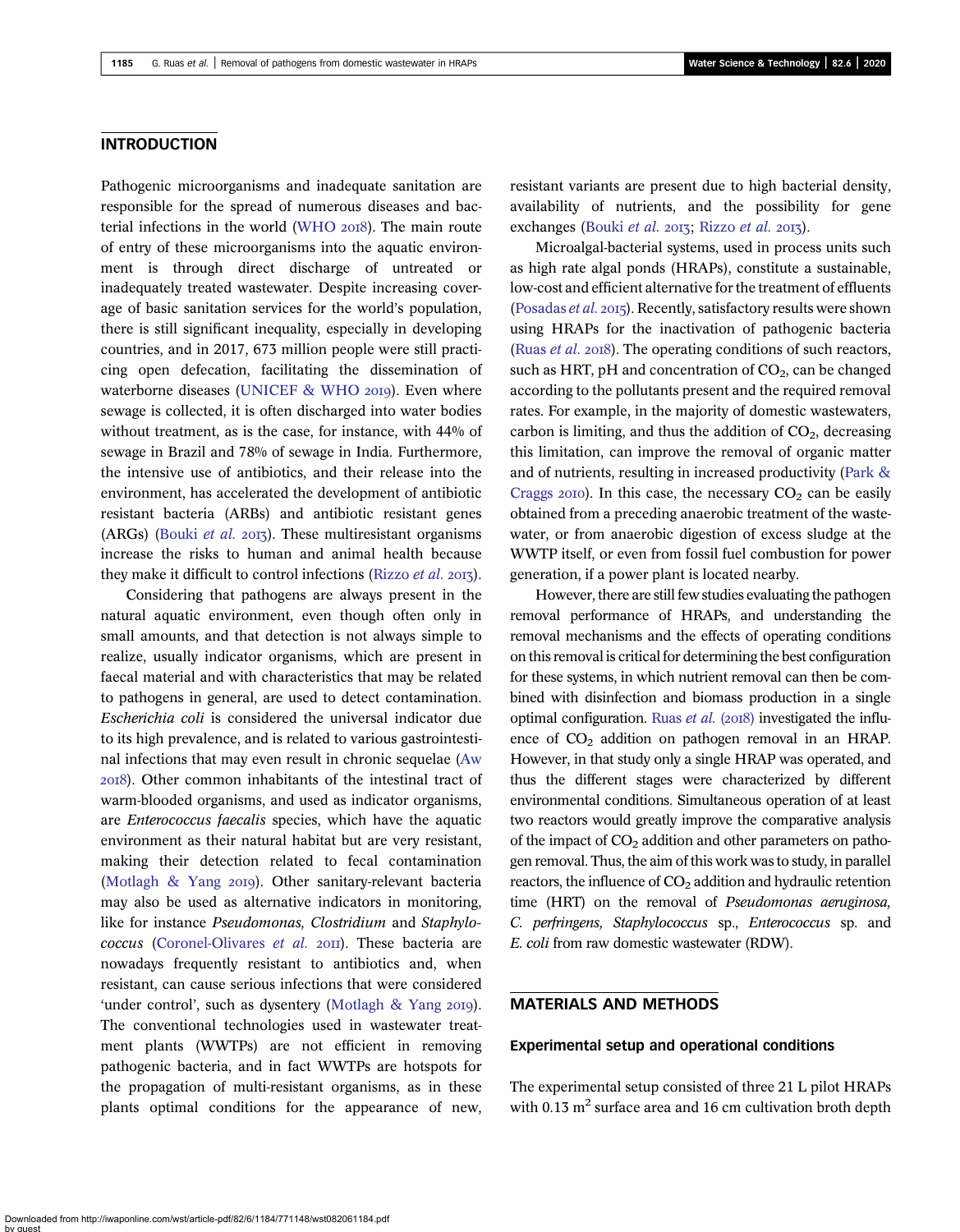<span id="page-2-0"></span>(called HRAP-1, HRAP-2 and HRAP-3). A liquid recirculation velocity of 20 cm  $s^{-1}$  was maintained in each reactor. by means of a submerged pump with a nominal flow rate of 650 L  $h^{-1}$  (Sarlo Better B650, Brazil). The effluent of each reactor passed through a 1 L settler with a hydraulic retention time (HRT) of 6 h for HRAP-1 and HRAP-2, and 8.4 h for HRAP-3 (Figure 1).

### Microorganisms and culture conditions

The reactors were inoculated with 1.3 L microalgae culture (≈97% Chlorella vulgaris) with 0.9 g L<sup>-1</sup> of total suspended solids (TSS) and with 0.28 L of a nitrifying-denitrifying active sludge  $(4.7 \text{ gTSS L}^{-1})$  from a WWTP in Campo Grande-MS, Brazil. Microalgae were collected and acclimated to the RDW prior to inoculation of the HRAPs, according to [Serejo](#page-8-0) et al.  $(2015)$ .

### Raw domestic wastewater and synthetic gas mixture

RDW was collected once a week from a WWTP in Campo Grande-MS (Brazil) and stored in a 300 L agitation cooling tank (Implemis, Brazil) at  $4^{\circ}$ C, in order to prevent sedimentation of suspended solids and degradation of organic matter. The initial concentrations of soluble chemical oxygen demand (COD), total organic carbon (TOC), inorganic carbon (IC), total organic nitrogen (TN), ammonium ion (N-NH $_4^+$ ), nitrite (N-NO<sub>2</sub>), nitrate (N-NO<sub>3</sub>), phosphorus (P), and non-soluble P. aeruginosa, C. perfringens, Staphylococcus, Enterococcus sp. and E. coli, as well as pH and TSS of the RDW, are summarized in [Table 1](#page-3-0). A synthetic gas mixture (SGM) composed of  $CO<sub>2</sub>$  (30%) and N<sub>2</sub> (70%) (White Martins, Brazil) was used as source of  $CO<sub>2</sub>$  for the pathogen removal efficiency experiments in HRAP-1, passing  $2.5 \pm 0.4$  mL CO<sub>2</sub> min<sup>-1</sup>. In the HRAP-2 and in the HRAP-3, no  $CO<sub>2</sub>$  was added.

### Continuous experiments and sampling

The three HRAPs were continuously fed with RDW using peristaltic pumps (Watson Marlon 505 U, UK) applying an HRT of 5 days in HRAP-1 and HRAP-2 and an HRT of 7 days in HRAP-3, and with (HRAP-1) or without (HRAP-2, HRAP-3) using a synthetic gas mixture, in order to study the influence of  $CO<sub>2</sub>$  dosing and HRT on the removal efficiency of P. aeruginosa, C. perfringens, Staphylococcus, Enterococcus sp. and E. coli. During the experiment, three times a week, at 10:00 a.m., 300 mL liquid samples



Figure 1 | Experimental setup of three HRAPs (20 L) for pathogen and nutrient removal from RDW.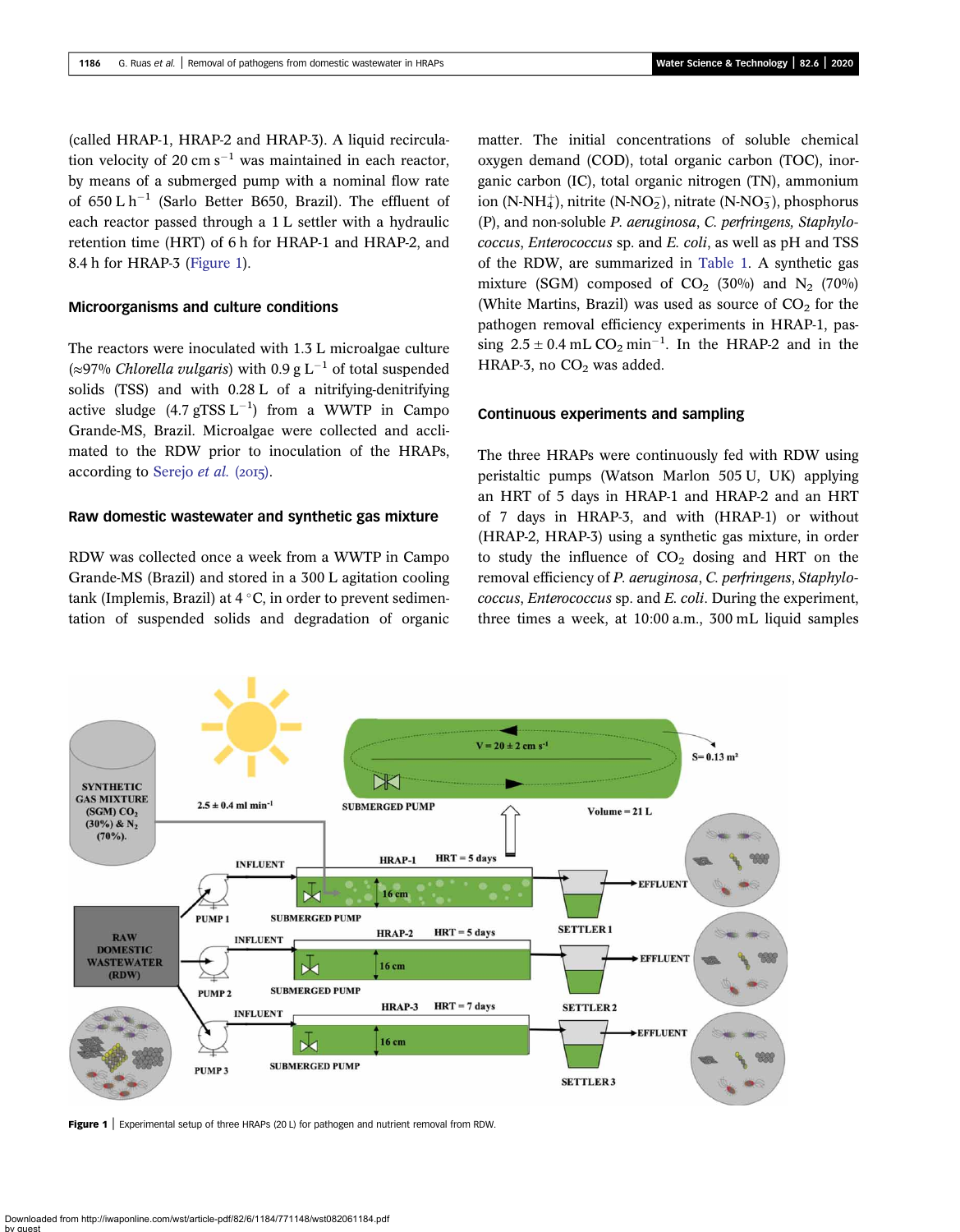<span id="page-3-0"></span>Table 1 | Initial physical-chemical and biological characterization of RDW

| <b>Parameter</b>          | Unit                                   | Average $\pm$ st.dev.         |
|---------------------------|----------------------------------------|-------------------------------|
| <b>COD</b>                | mg COD $L^{-1}$                        | $79.5 \pm 19.5$               |
| <b>TOC</b>                | mg C $L^{-1}$                          | $133 \pm 15.3$                |
| IС                        | mg C $L^{-1}$                          | $56.7 \pm 10.5$               |
| <b>TN</b>                 | mg N $L^{-1}$                          | $122.3 \pm 32.9$              |
| NH <sub>4</sub>           | mg N-NH <sup>+</sup> L <sup>-1</sup>   | $37.2 \pm 21.7$               |
| NO <sub>2</sub>           | $mg$ N-NO <sub>2</sub> L <sup>-1</sup> | $0.0 \pm 0.0$                 |
| NO <sub>3</sub>           | mg N-NO $5^{\circ}$ L <sup>-1</sup>    | $0.2 \pm 0.2$                 |
| P                         | mg P-PO $^{3-}_{4}$ L <sup>-1</sup>    | $5.5 \pm 1.4$                 |
| C: N                      |                                        | 1.2                           |
| C: N:P                    |                                        | 34.5/29/1                     |
| pH                        |                                        | $8.3 \pm 0.6$                 |
| Pseudomonas aeruginosa    | UFC (100 mL) $^{-1}$                   | $(6.8 \pm 6.6) \times 10^4$   |
| Clostridium perfringens   | UFC (100 mL) $^{-1}$                   | $(3.4 \pm 2.5) \times 10^5$   |
| <i>Staphylococcus sp.</i> | UFC (100 mL) $^{-1}$                   | $(1.7 \pm 1.9) \times 10^{7}$ |
| <i>Enterococcus</i> sp.   | UFC (100 mL) $^{-1}$                   | $(4.1 \pm 4.9) \times 10^5$   |
| Escherichia coli          | MPN (100 mL) $^{-1}$                   | $(7.9 \pm 1.2) \times 10^5$   |

MPN, most probable number; CFU, colony forming units.

were withdrawn from the influent and the effluent (settler output, [Figure 1](#page-2-0)) to determine the concentrations of pathogens, TSS, and (filtration through 0.45 μm glass fibre filters prior to analysis) soluble COD, TOC, IC, TN, N-NH $_4^+$ ,  $NO<sub>2</sub>$ ,  $NO<sub>3</sub>$  and P. Also, 100 mL liquid samples were withdrawn from the HRAPs to determine the concentrations of pathogens and TSS in the cultivation broth. Light intensity, pH, dissolved oxygen (DO), and ambient and cultivation broth temperatures were monitored daily. The evaporation rate was measured from the difference between measured influent and effluent flows ([Serejo](#page-8-0) et al.  $2015$ ). The experiment was conducted at the Effluents Laboratory of the Federal University of Mato Grosso do Sul (UFMS) in Campo Grande-MS (Brazil), for 40 days, at a temperature of  $\approx$  26 °C.

#### Analytical procedures

The TOC, IC and TN were determined using a total organic carbon analyzer (Vario TOC Cube, Elementar, Germany). N-NH4 þ was measured using an Orion Five Star multiparameter meter (Thermo Scientific, The Netherlands), while the pH was measured with a Hanna pH meter HI2211 (Hanna Instruments, Brazil). DO and temperature in the HRAPs were measured using a Jenway 9500 DO2 Oximeter

(Jenway, UK).  $NO_2^-$ ,  $NO_3^-$ , and P-P $O_4^{3-}$  were analyzed using a Dionex UltiMate ICS 1100 ion chromatography system with an IonPac AG19/AS19 column (Thermo Scientific, USA). P. aeruginosa, C. perfringens, Staphylococcus sp., Enterococcus sp. were determined using the membrane filtration method with M-PA Agar Base – M1121, M-CP Agar Base M1354, Baird Parker Agar Base M043 (HIME-DIA, India) and Agar Base M-Enterococcus K25-610134 (KASVI, Brazil), respectively. E. coli was determined using Colilert® kits (IDEXX Laboratories, USA). The light intensity (PAR – Photosynthetically Active Radiation) was recorded using a Quantum meter MQ-200 (Apogee Instruments, USA). The identification of microalgae was conducted by microscopic examination (Olympus BX41, USA) of samples fixed with 5% Lugol's solution and stored at  $4^{\circ}$ C prior to analysis, according to [Sournia \(](#page-8-0)1978).

### Statistical treatment

The results were evaluated using an analysis of variance (ANOVA) with a Fisher's least significant difference (LSD) test applying a 95% confidence level, using Microsoft Excel.

# RESULTS AND DISCUSSION

#### Operational and environmental conditions

The C:N ratio of the RDW was 1.2 (Table 1), lower than the  $\approx$ 3:0 C:N ratio generally found in RDW ([Posadas](#page-8-0) *et al.*) ), and far below the ideal C:N ratio for the growth of microalgal biomass of C:N ≈5.6 [\(Borowitzka & Borowitzka](#page-7-0) ), suggesting a carbon limitation during the treatment. The habits and lifestyle of the population directly influence the wastewater composition and consequently the C:N. The tropical climate and unlimited access to water may have influenced the low C:N ratio found. When there is carbon limitation (a low C:N ratio), the biomass growth rate is low, and a relatively high pH may be reached. Consequently, the removal of nutrients may be incomplete, since at higher pHs (>9) ammonia removal occurs by volatilization and phosphorus removal by precipitation. In addition, at this pH, inhibition of microalgal and bacterial growth may occur due to the presence of free ammonia. That is why numerous studies have endeavored to increase the C:N ratio, present in domestic wastewater, through the direct addition of  $CO<sub>2</sub>$  ([Park & Craggs](#page-8-0) 2010).

During the 40 days of operation, the temperatures of the cultivation broths inside the three HRAPs were similar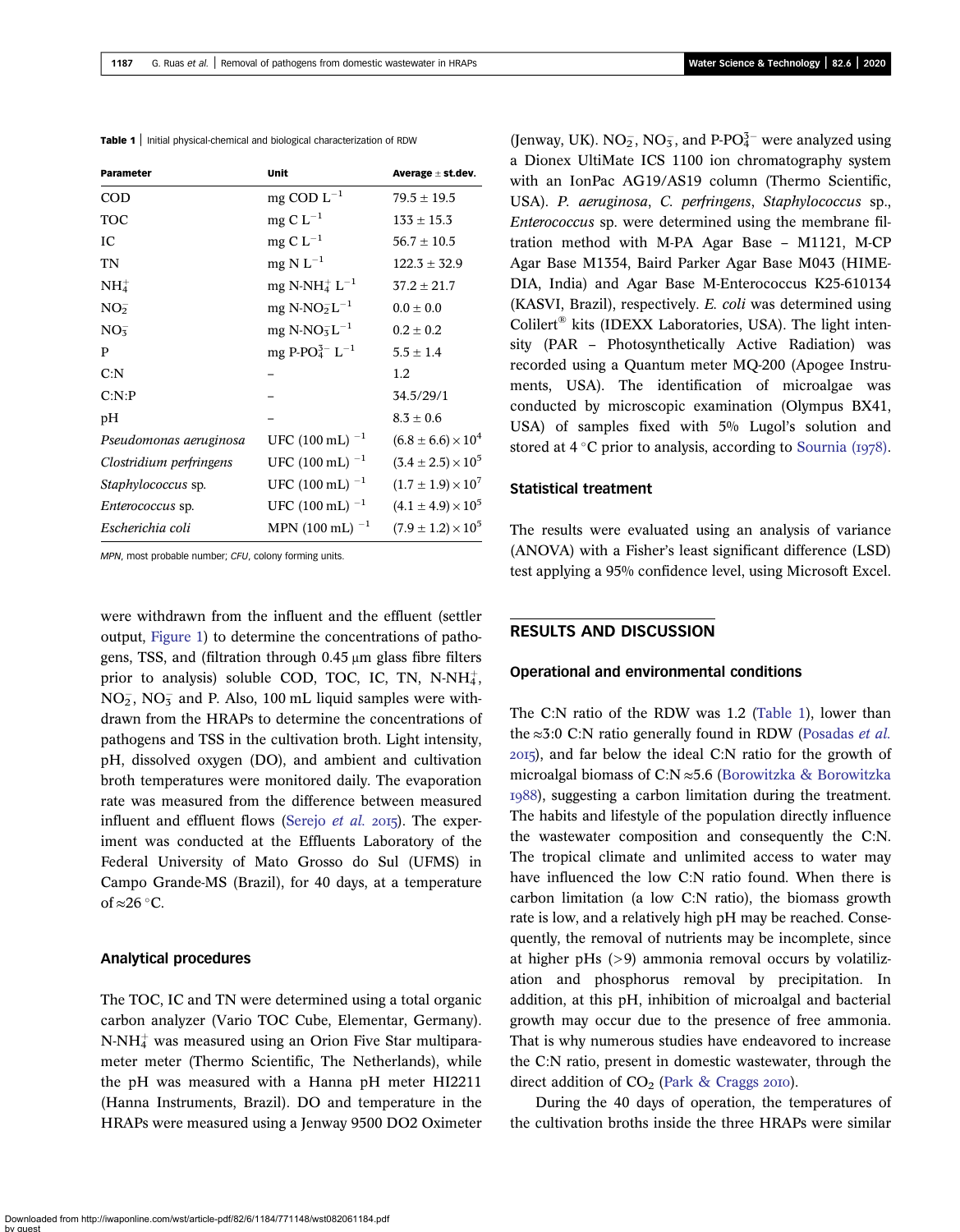( $\approx$ 22 °C), and within the range of between 20 and 30 °C considered optimal for the growth of most microalgal species. At the same time, mean ambient temperature was  $25.6 \pm 4.7$  °C and light intensity was  $725 \pm 157$ μmol m $^{-2}$  s $^{-1}$ . Evaporation rates were similar in HRAP-1, HRAP-2 and HRAP-3, at  $0.9 \pm 0.7$ ,  $0.7 \pm 0.7$  and  $0.8 \pm 0.7$  $\text{L m}^{-2} \text{d}^{-1}$ , respectively (Table 2), somewhat lower than the evaporation rates of  $\approx 1.3 \text{ L m}^{-2} \text{ d}^{-1}$  reported by Guieysse for HRAPs under outdoor conditions [\(Guieysse](#page-7-0)  $et$  al. 2013).

The pH and DO in HRAP-2 were  $8.7 \pm 0.3$  and  $8.5 \pm 1.5$ 1.4 mg  $O_2 L^{-1}$ , respectively. Higher results were recorded in HRAP-3  $(9.5 \pm 0.2 \text{ and } 9.2 \pm 1.6 \text{ mg } O_2 L^{-1})$ . This higher pH in HRAP-3 was attributed to the higher HRT (7 days) in combination with the low buffer capacity of the RDW, due to low IC concentrations ([Posadas](#page-8-0) et al. 2015). On the other hand, the pH and DO in HRAP-1 of  $7.8 \pm$ 0.8 and  $7.8 \pm 1.3$  mg O<sub>2</sub> L<sup>-1</sup>, respectively, were lower than those found in HRAP-2. The  $CO<sub>2</sub>$  addition in the HRAP-1 thus showed to promote an acidification of the cultivation broth, which in its turn led to better conditions for nitrifying–denitrifying sludge (Park  $& Crages$  2010). In all reactors, DO was above 2.0 mg  $O_2 L^{-1}$ , thus aerobic con-ditions were maintained [\(Posadas](#page-8-0) et al. 2014a).

## Carbon and nutrient removal efficiencies

The removal efficiencies of COD and TOC were higher in HRAP-3 (67  $\pm$  6 and 69  $\pm$  5%, respectively) than in HRAP-1 (41  $\pm$  5 and 45  $\pm$  3%) and in HRAP-2 (34  $\pm$  4 and 36  $\pm$ 6%), due to higher bacterial activity at higher HRT, as also observed by [Posadas](#page-8-0) et al. (2014b). Likewise, IC removal from HRAP-3 (80  $\pm$  3%) was also higher than from HRAP-1 (67  $\pm$  8%) and HRAP-2 (64  $\pm$  2%), as probably the higher HRT permitted higher C stripping from HRAP-3 ([Posadas](#page-8-0)  $et$  al.  $20I_4b$ ). The average removal of TN and TP in HRAP-3 were  $90 \pm 1\%$  and  $87 \pm 7\%$ , respectively, higher than removals as recorded in HRAP-1 and HRAP-2, where removals of  $\approx$ 79% and 58% were recorded for TN and TP, respectively (Table 3).

### Productivity, settleability and microalgae population

The highest biomass productivity,  $3.2 \pm 0.2$  g m<sup>-2</sup> d<sup>-1</sup>, was recorded in HRAP-1, where  $CO<sub>2</sub>$  was added, followed by HRAP-3  $(2.6 \pm 0.2 \text{ g m}^{-2} \text{ d}^{-1})$  and HRAP-2  $(2.0 \pm 0.2 \text{ m}^{-1})$  $\text{g m}^{-2} \text{d}^{-1}$ ) (Table 3). The addition of CO<sub>2</sub> improved productivity by reducing the carbon deficiency in the RDW, increasing the C:N ratio ([Posadas](#page-8-0) [et al.](#page-8-0)  $2015$ ; Ruas et al.

Table 2 | Results of pH, DO concentration, cultivation broth temperature and evaporation rate obtained during the operation of the three HRAPs

| <b>Parameters</b> | Unit                              | $HRAP-1$                                           | $HRAP-2$                                             | $HRAP-3$                                        |
|-------------------|-----------------------------------|----------------------------------------------------|------------------------------------------------------|-------------------------------------------------|
| pН                |                                   | $7.8 \pm 0.8^{\rm a}$<br>$6.3 - 10.7^b$            | $8.7 \pm 0.3^{\rm a}$<br>$6.1 - 11.0^b$              | $9.5 \pm 0.2^{\rm a}$<br>$8.2 - 11.4^b$         |
| DO.               | $mg O_2 L^{-1}$                   | $7.8 \pm 1.3^{\rm a}$<br>$4.0 - 15.7^{\rm b}$      | $8.5 \pm 1.4^{\rm a}$<br>$3.7 - 15.5^{\rm b}$        | $9.2 + 1.6^a$<br>$3.7 - 16.5^{\rm b}$           |
| Temperature       | $^{\circ}C$                       | $21.9 + 2.7^{\rm a}$<br>$12.3 - 28.1$ <sup>b</sup> | $22.3 \pm 2.7^{\rm a}$<br>$12.2 - 28.3^{\mathrm{b}}$ | $22.3 \pm 2.7^{\circ}$<br>$13.1 - 28.5^{\rm b}$ |
| Evaporation rate  | L m <sup>-2</sup> d <sup>-1</sup> | $0.9 + 0.7^{\rm a}$<br>$0 - 3.3^b$                 | $0.7 \pm 0.7^{\rm a}$<br>$0 - 3.2^b$                 | $0.8 \pm 0.7^{\rm a}$<br>$0 - 4.7^b$            |

aVariations and standard deviation.

b The minimum–maximum values measured for each parameter.

Table 3 | Removal efficiency (%) of COD, TOC, IC, TC, TN, TP and TSS; TSS concentration and biomass productivity in the three reactors

| <b>HRAP</b> |            | <b>Removal efficiency (%)</b> |            |            |            |                      |                                                   |                    |
|-------------|------------|-------------------------------|------------|------------|------------|----------------------|---------------------------------------------------|--------------------|
|             | <b>COD</b> | тос                           | ΙC         | TN         | TP         | <b>TSS (settler)</b> | Productivity (g m <sup>-2</sup> d <sup>-1</sup> ) | TSS (mg $L^{-1}$ ) |
|             | $41 \pm 5$ | $45 \pm 3$                    | $67 \pm 8$ | $78 \pm 4$ | $58 + 9$   | $49 \pm 12$          | $3.2 \pm 0.2$                                     | 151.5              |
| 2           | $34 + 4$   | $36 + 6$                      | $64 \pm 2$ | $80 \pm 6$ | $58 \pm 5$ | $-19 + 39$           | $2.0 \pm 0.2$                                     | 89.9               |
| 3           | $67 \pm 6$ | $69 \pm 5$                    | $80 \pm 3$ | $90 \pm 1$ | $87 + 7$   | $32 + 11$            | $2.6 \pm 0.2$                                     | 184.5              |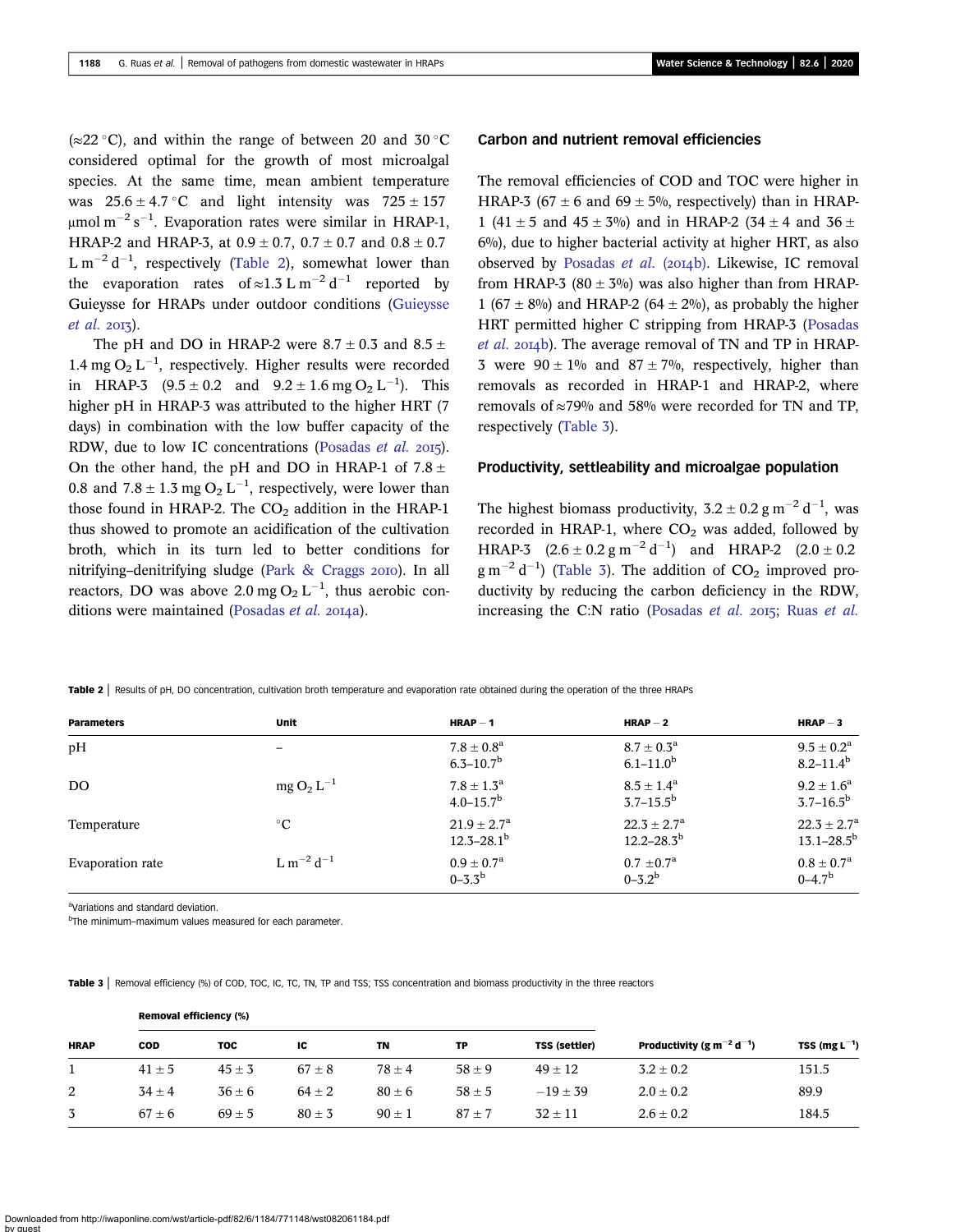<span id="page-5-0"></span>). Biomass productivity was still somewhat lower though than the  $5 \text{ g m}^{-2} \text{ d}^{-1}$  obtained by [Posadas](#page-8-0) *et al.* (2014b) in the co-treatment of domestic wastewater with fish farm wastewater in a 180 L outdoor HRAP, with a 7-day HRT and a much higher C:N ratio of  $\approx$ 100:25. The best settleability, of  $≈ 49%$ , was obtained in HRAP-1. This is in line with the observation by [Park & Craggs \(](#page-8-0)2010) that  $CO<sub>2</sub>$  addition in HRAPs may promote aggregation/bioflocculation of the microalgae with bacterial flocs, increasing biomass settling. At the beginning of the experiment, the HRAPs were inoculated with a consortium formed mainly by Chlorella sp. Gradually, Scenedesmus sp., which is commonly found in outdoor HRAPs [\(Posadas](#page-8-0) et al. 2015), replaced the original biomass, obtaining 100% dominance in HRAP-1, 99% in HRAP-2 and 90% in HRAP-3.

# Influence of  $CO<sub>2</sub>$  and HRT on removal efficiency of pathogens

# P. aeruginosa-RE

The removal efficiency in units log (log-RE) of P. *aeruginosa* was statistically similar in the three HRAPs, between 3.4 and 3.8 log-RE (Figure 2), higher than the 1.6 and 2.5 log-RE reported by [Ruas](#page-8-0) et al. (2018) when treating domestic wastewater in a 180 L HRAP with and without  $CO<sub>2</sub>$  addition, respectively. However, the first operational difference between the two studies was the way of adding  $CO<sub>2</sub>$ : an absorption column (100 cm) was used in the study of [Ruas](#page-8-0)  $et al. (2018)$  $et al. (2018)$ , whereas in the present study the addition was performed by bubbling  $CO<sub>2</sub>$  at the bottom of the reactor (16 cm depth). The absorption column provides more contact time and a closed environment, increasing the transfer rate of  $CO<sub>2</sub>$  from gaseous to the liquid phase, while bubbling is limited in terms of  $CO<sub>2</sub>$  dissolution in the cultivation broth [\(Serejo](#page-8-0) *et al.* 2015), and thus had no significant effect on the removal of P. aeruginosa in the present study. Additionally, the second operational difference is the light intensity, which in our current study (at  $\approx$ 725 µmol m<sup>-2</sup> s<sup>-1</sup>) was almost double the maximum recorded by [Ruas](#page-8-0) et al.  $(2018)$ . Light intensity (photo-oxidative damage) is one of the main factors in the inactivation of P. aeruginosa and other bacteria, which may explain the higher removal efficiency in the present study.

Furthermore, each microalgae produces different toxins, antibiotic substances and photosynthetic pigments, so they can affect pathogenic bacteria differently ([Evangelista](#page-7-0) et al.  $2008$ ). In the earlier experiments of [Ruas](#page-8-0) *et al.* ( $2018$ ), different microalgae were present in each stage: Chlorella sp. and Microscopora sp., in stages I and II, respectively, possibly caused by the  $CO<sub>2</sub>$  addition, and the author indicated this as one of the possible causes of different P. aeruginosa-RE. Under the current experimental conditions, in spite of the  $CO<sub>2</sub>$  addition, the microalgae population remained constant in all HRAPs, which could explain the similar P. aeruginosa-RE under all conditions. However, further studies are needed to understand the effect of each microalgae genus on the removal of pathogenic bacteria in HRAPs.

[Bahlaoui](#page-7-0) et al. (1997) reported  $\approx 1.1$  log-RE of P. aeruginosa treating raw domestic wastewater at 8 days' HRT in a 16,800 L HRAP, conducting experiments for 2 years, testing different HRTs. The authors concluded that the behaviour of



Figure 2 | Average value and standard deviation of removal efficiency in units log of P. aeruginosa, C. perfringens, Staphylococcus sp., Enterococcus sp., and E. coli. in HRAP-1 (with CO<sub>2</sub> and HRT ≈5 days), HRAP-2 (HRT ≈5 days) and HRAP-3 (HRT ≈7 days). Means with the same letter are not significantly different ( $p$  < 0.05) and (\*) indicates they are significantly different.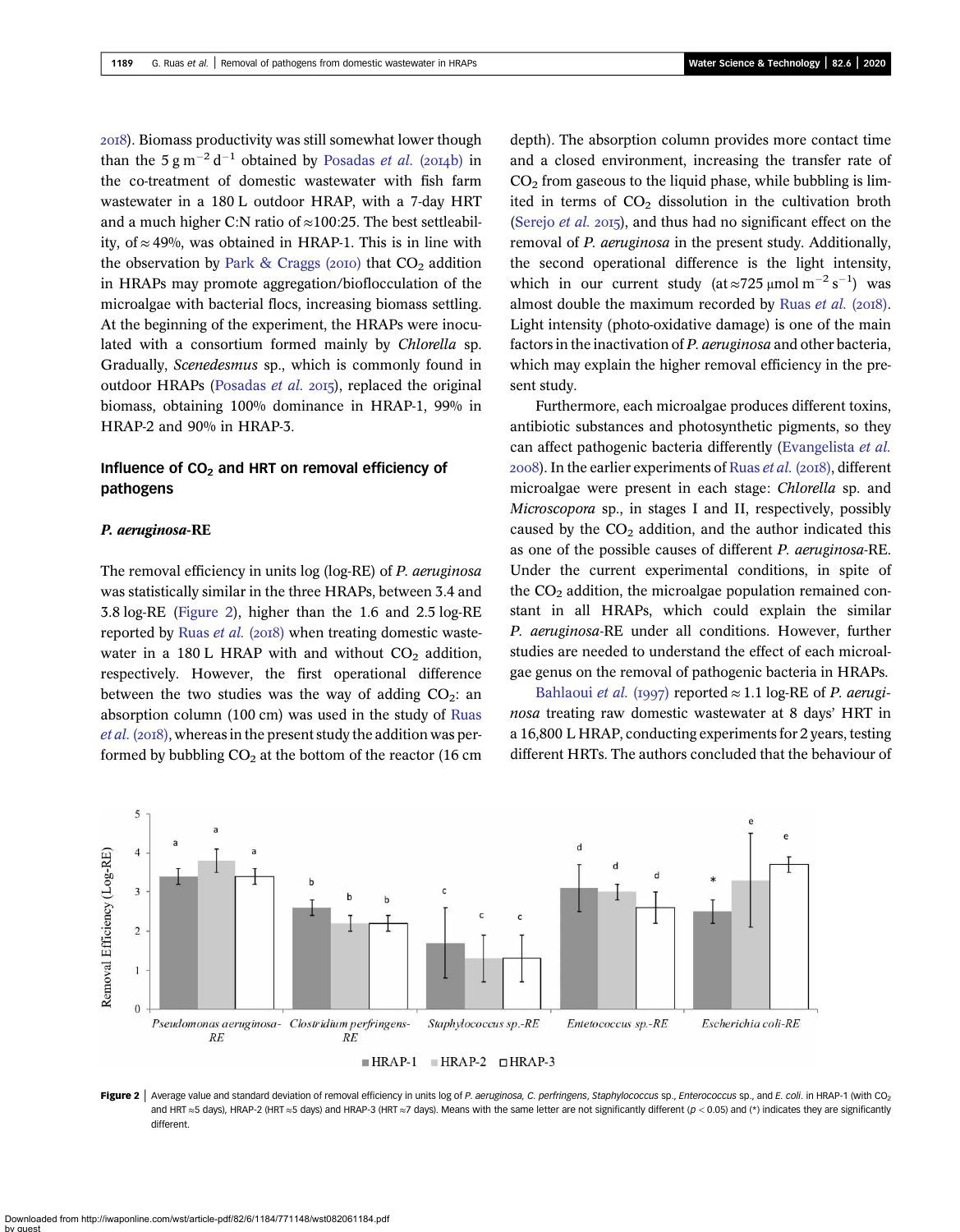opportunistic pathogen bacteria (Pseudomonas sp. and Aeromonas sp.) is different from that of faecal-indicator bacteria. and thus the removal mechanisms may be different as well, in terms of acting factors and complexity. The authors also emphasize that light intensity and temperature are important in disinfection in HRAPs, since the best results are obtained in summer, and the HRT might need to be increased in winter as a strategy to improve removal under conditions of lower light intensity and temperature.

### C. perfringens-RE

When the treated wastewater is intended for agricultural reuse, C. perfringens must be monitored together with E. coli, because it is resistant to disinfection due to its ability to form spores when under adverse environmental conditions. Moreover, it is an indicator of enteric viruses and protozoa in treated wastewater [\(Gutiérrez-Alfaro](#page-7-0) et al. ). HRAPs are able to remove C. perfringens better than maturation ponds [\(García](#page-7-0) et al.  $2008$ ), because in maturation ponds the exposure to UV radiation and high temperatures is more intense, and this is one of the conditions that start the formation of spores in C. perfringens (Raju *[et al.](#page-8-0)* 2007), which makes it difficult to inactivate.

The C. perfringens-RE was  $2.2 \pm 0.2$  log-RE in HRAP-2 and in HRAP-3, and  $2.6 \pm 0.2$  log-RE in HRAP-1; these three removal efficiencies were not statistically different ([Figure 2\)](#page-5-0). [García](#page-7-0) et al. (2008) reported lower C. perfringens removal efficiencies in a 461 L HRAP (10 d HRT) and a 15  $m<sup>2</sup>$  maturation pond (20 d HRT) of 1.7 and 1.2 log-RE, respectively, both treating RDW in summer  $(\approx 27 \degree C)$ . When testing two wetland configurations, [García](#page-7-0) et al.  $(2018)$  obtained higher removals, of 2.63 and 3.42 units log, in a free-water surface wetland and a sub-surface flow wetland, respectively, and UV radiation in the system decreased the C. perfringens removal, due to spore for-mation. On the other hand, [Gutiérrez-Alfaro](#page-7-0) et al. (2018) compared three systems for C. perfringens removal: HRAP, solar disinfection (SODIS) and dissolved air flotation (DAF), finding lower removal efficiencies, of 0.1, 0.9 and 1.7 log, respectively. In this case, DAF can remove the bacteria even in spore form. Also, the size of the bacteria (diameter  $\sim$ 1 µm and length  $\sim$ 5 µm) facilities the filtration process of this system. However, the conditions of cultivation in the HRAP was not show, it cannot be inferred why the C. perfringens removal was so low compared to the present study. Therefore, more studies need to be conducted to determine which mechanisms and parameters act in the C. perfringens removal.

## Staphylococcus-RE

The addition of  $CO<sub>2</sub>$  and the HRT variation had no statistically significant influence on Staphylococcus-RE; removal efficiencies of  $1.7 \pm 0.9$ ,  $1.3 \pm 0.6$  and  $1.3 \pm 0.6$  units log were obtained in the HRAPs 1, 2 and 3, respectively ([Figure 2\)](#page-5-0). The removal efficiencies obtained were similar to those found by [García](#page-7-0) et al.  $(2008)$  with Staphylococcus sp.-RE of ≈1.2 log-RE in winter and summer, and observed no statistically significant difference between a HRAP and a maturation pond, both treating the same wastewater. The main parameters affecting Staphylococcus sp. removal in synthetic medium and in lab conditions were the luminous intensity and the concentration of biodegradable organic matter (Nola  $et$  al. 2010), but both the potential and the main mechanisms of Staphylococcus-RE in HRAPs are not yet known, and thus more investigation is needed. It is important monitoring Staphylococcus sp. in treatment systems, understanding how it can be removed and thus improving the efficiency of the treatment, because this bacterium is pointed out as one of the antibiotic resistance bacteria, and its presence in the environmental can put at risk the health of people and animals ([Bouki](#page-7-0) et al.  $2017$ ).

### Enterococcus-RE

The *Enterococcus-RE* was  $3.1 \pm 0.6$  log-RE in HRAP-1,  $3.0 \pm 0.2$  log-RE in HRAP-2 and  $2.6 \pm 0.4$  log-RE in HRAP-3, statistically similar removal efficiencies [\(Figure 2\)](#page-5-0). As previously reported by Ruas [et al.](#page-8-0) ( $2018$ ),  $CO<sub>2</sub>$  addition does not directly influence removal of Enterococcus sp. Similar Enterococcus sp. removal  $(\approx 2.7 \log \text{RE})$  was obtained by Ruas [et al.](#page-8-0) (2018) in a 180 L HRAP (5 d HRT), while lower RE of  $\approx$  2.0 and 1.1 unit log was found in a 0.7 m depth HRAP (7 d HRT) and  $32 \text{ m}^2$  HRAP (6 d HRT), respectively, by [Awuah](#page-7-0) et al. (2002) and [Gutiérrez-Alfaro](#page-7-0) et al. (2018). This last work also recorded that *Enterococcus* sp. (mostly E. faecalis and E. faecium) was more effectively removed by the HRAP than by DAF (0.1 log-RE). According to [Awuah](#page-7-0) et al.  $(2002)$ , the main factor that can act in the Enterococcus sp. removal in microalgae systems was light and daily fluctuations of pH and DO.

### E. coli-RE

Equal E. coli removal efficiencies were found in HRAP-2 and in HRAP-3  $(3.3 \pm 1.2 \text{ and } 3.7 \pm 0.2 \text{ log-RE}, \text{ respect-}$ ively), higher than that observed in HRAP-1 (2.5  $\pm$  0.3 log-RE) ([Figure 2\)](#page-5-0). E. coli are Gram-negative bacteria, being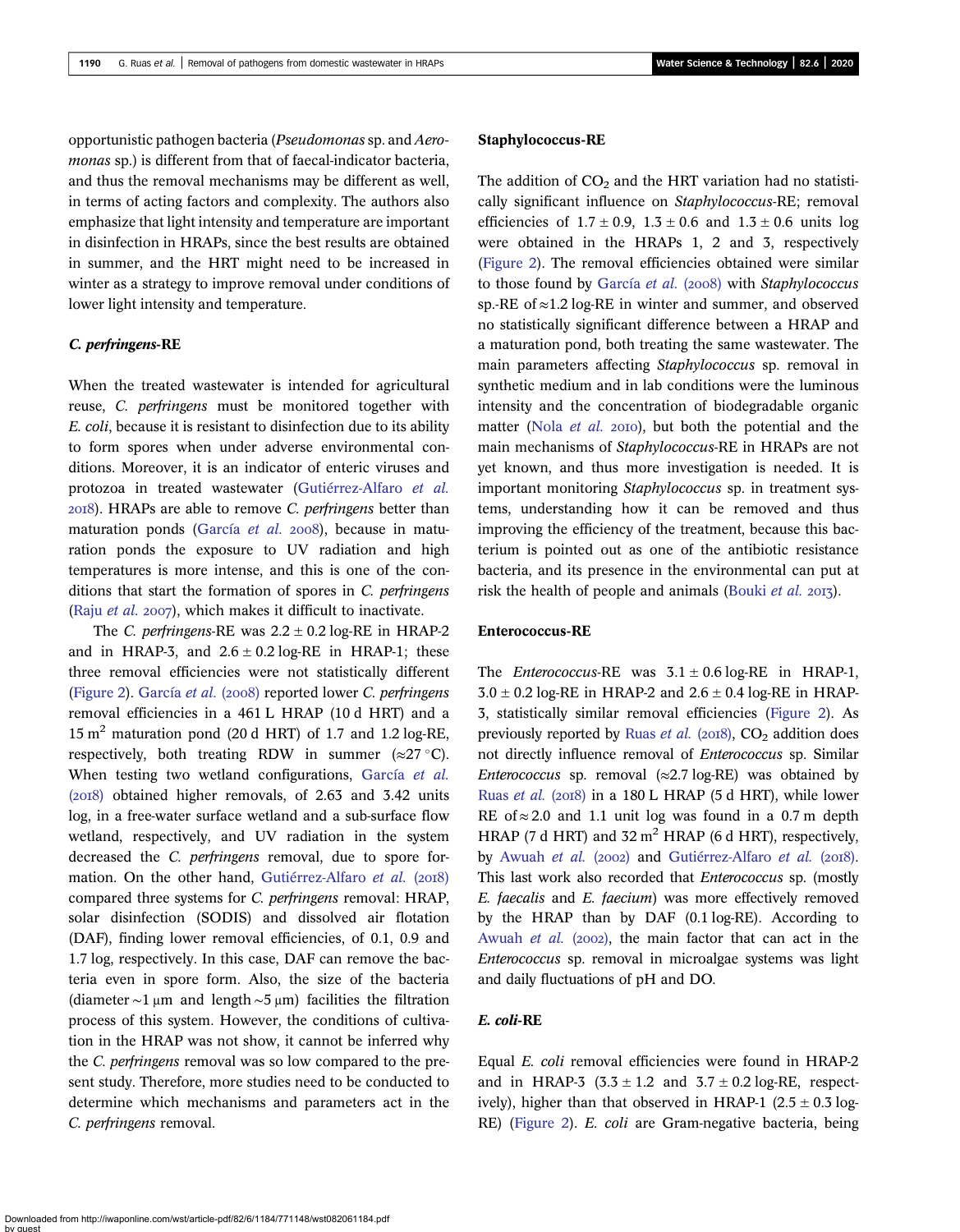<span id="page-7-0"></span>more susceptible to pH, DO and light variations, when compared to Enterococcus sp. (Gram-positive) (Awuah et al. ). When the pH exceeds a value of 8.5, the kinetic constant of E. coli removal increases (Quali et al. 2013). In both HRAPs-2 and -3, favourable conditions for E. coli removal were present throughout the experimental period: pH above 8.5 ( $\approx$ 8.7 and 9.5, in HRAP-2 and HRAP-3, respectively), and  $>8.5 \text{ mg } O_2 L^{-1}$ . When the pH is closer to neutral, E. coli removal is reduced. For instance, [Posadas](#page-8-0) [et al.](#page-8-0)  $(2015)$  recorded lower E. coli removal of only  $\approx$ 1.0 log in an 850 L HRAP with a controlled pH (pH  $\approx$ 7.0) treating domestic wastewater (HRT 2.8 d), while [Ruas](#page-8-0) et al. (2018) recorded  $\approx$  2.2 log-RE in two stages of operation, with pH of 7.7–6.8. Other parameters affect the E. coli removal including DO and light, where a lower intensity of these may have reduced the removal efficiencies.

# **CONCLUSIONS**

The use of 30%  $CO<sub>2</sub>$  at 2.5 mL min<sup>-1</sup> in a 21 L HRAP for treatment of raw domestic wastewater with a low C:N ratio resulted in a strong increase in biomass productivity, from 2.0 to  $3.2 \text{ g m}^{-2} \text{ d}^{-1}$ , and in improvements in COD and TOC removal rates by 20 and 25%, respectively. On the other hand, the use of a 7-day HRT, when compared to a 5-day HRT, improved the removal of COD, TOC, TN and TP by 97, 91, 12 and 50%, respectively. In general, the removal efficiencies of pathogenic bacteria were similar under the tested conditions, but higher than those reported in previous studies, reaching 3.8, 3.7, 3.1, 2.6 and 1.7 units log for P. aeruginosa, E. coli, Enterococcus sp., C. perfringens and Staphylococcus sp., respectively.

# ACKNOWLEDGEMENTS

The authors would like to acknowledge the support obtained from the following Brazilian institutions: Conselho Nacional de Desenvolvimento Científico e Tecnológico – CNPq (Project number 429567/2016-2); Coordenação de Aperfeiçoamento de Pessoal de Nível Superior – CAPES for the PhD grant awarded to Graziele Ruas (88882.458517/2019-01 and sandwich period 88881.190564/2018-01); Fundação de Amparo à Pesquisa do Estado de Minas Gerais – FAPEMIG; Instituto Nacional de Ciência e Tecnologia em Estações Sustentáveis de Tratamento de Esgoto – INCT ETEs Sustentáveis (INCT Sustainable Sewage Treatment Plants).

# **REFERENCES**

- Aw, T. 2018 Environmental aspects and features of critical pathogen groups. In: Global Water Pathogen Project (J. B. Rose & B. Jiménez-Cisneros, eds). Michigan State University, E, UNESCO, Lansing, MI, USA. [https://doi.org/10.14321/](https://doi.org/10.14321/waterpathogens.2) [waterpathogens.2.](https://doi.org/10.14321/waterpathogens.2)
- Awuah, E., Lubberding, H. J., Asante, K. & Gijzen, H. J. 2002 [The](http://dx.doi.org/10.2166/wst.2002.0010) effect of pH on Enterococci [removal in Pistia-, duckweed- and](http://dx.doi.org/10.2166/wst.2002.0010) [algae-based stabilization ponds for domestic wastewater](http://dx.doi.org/10.2166/wst.2002.0010) [treatment.](http://dx.doi.org/10.2166/wst.2002.0010) Water Science and Technology 45 (1), 67-74. https://doi.org/10.2166/wst.2002.0010.
- Bahlaoui, M. A., Baleux, B. & Troussellier, M. 1997 [Dynamics](http://dx.doi.org/10.1016/S0043-1354(96)00299-0) [of pollution-indicator and pathogenic bacteria in high](http://dx.doi.org/10.1016/S0043-1354(96)00299-0)[rate oxidation wastewater treatment ponds.](http://dx.doi.org/10.1016/S0043-1354(96)00299-0) Water Research 31 (3), 630–638. https://doi.org/10.1016/S0043-1354(96) 00299-0.
- Borowitzka, M. A. & Borowitzka, L. J. 1988 Micro-Algal Biotechnology. Cambridge University Press, Cambridge, UK, p. 477.
- Bouki, C., Venieri, D. & Diamadopoulo, E. 2013 [Detection and fate](http://dx.doi.org/10.1016/j.ecoenv.2013.01.016) [of antibiotic resistant bacteria in wastewater treatment](http://dx.doi.org/10.1016/j.ecoenv.2013.01.016) [plants: a review](http://dx.doi.org/10.1016/j.ecoenv.2013.01.016). Ecotoxicology and Environmental Safety 91, 1–9. https://doi.org/10.1016/j.ecoenv.2013.01.016.
- Coronel-Olivares, C., Reyes-Gómez, L. M., Hernández-Muñoz, A., Martínez-Falcón, A. P., Vázquez-Rodríguez, G. A. & Iturbe, U. 2011 Chlorine disinfection of [Pseudomonas aeruginosa](http://dx.doi.org/10.2166/wst.2011.691), total coliforms, Escherichia coli and [Enterococcus faecalis](http://dx.doi.org/10.2166/wst.2011.691): [revisiting reclaimed water regulations.](http://dx.doi.org/10.2166/wst.2011.691) Water Science and Technology 64 (11), 2151–2157. https://doi.org/10.2166/wst. 2011.691.
- Evangelista, V., Barsanti, L., Frassanito, A., Passarelli, V. & Gualtieri, P. 2008 Algal Toxins: Nature, Occurrence, Effect and Detection. Springer, Dordrecht, The Netherlands. [https://doi.org/10.1007/978-1-4020-8480-5.](https://doi.org/10.1007/978-1-4020-8480-5)
- García, M., Soto, F., González, J. M. & Bécares, E. [A comparison of bacterial removal efficiencies in constructed](http://dx.doi.org/10.1016/j.ecoleng.2007.11.012) [wetlands and algae-based systems.](http://dx.doi.org/10.1016/j.ecoleng.2007.11.012) Ecological Engineering 32 (3), 238–243. https://doi.org/10.1016/j.ecoleng.2007.11.012.
- Guieysse, B., Béchet, Q. & Shilton, A. 2013 [Variability and](http://dx.doi.org/10.1016/j.biortech.2012.10.096) [uncertainty in water demand and water footprint](http://dx.doi.org/10.1016/j.biortech.2012.10.096) [assessments of fresh algae cultivation based on case studies](http://dx.doi.org/10.1016/j.biortech.2012.10.096) [from five climatic regions.](http://dx.doi.org/10.1016/j.biortech.2012.10.096) Bioresource Technology 128, 317–323. https://doi.org/10.1016/j.biortech.2012.10.096.
- Gutiérrez-Alfaro, S., Rueda-Márquez, J. J., Perales, J. A. & Manzano, M. A. 2018 [Combining sun-based technologies](http://dx.doi.org/10.1016/j.scitotenv.2017.11.110) [\(microalgae and solar disinfection\) for urban wastewater](http://dx.doi.org/10.1016/j.scitotenv.2017.11.110) [regeneration](http://dx.doi.org/10.1016/j.scitotenv.2017.11.110). Science of the Total Environment 619–620, 1049–1057. https://doi.org/10.1016/j.scitotenv.2017.11.110.
- Motlagh, A. M. & Yang, Z. 2019 [Detection and occurrence of](http://dx.doi.org/10.1002/wer.1238) [indicator organisms and pathogens.](http://dx.doi.org/10.1002/wer.1238) Water Environment Research 91 (10), 1402–1408. https://doi.org/10.1002/wer. 1238.
- Nola, M., Matchim, A. G. S., Mobili, O. B., Nougang, M., Krier, F., Chihib, N. E., Hornez, J. P. & Njiné, T. 2010 Photoinactivation of [Staphylococcus aureus](http://dx.doi.org/10.2166/wst.2010.521) and Vibrio parahaemolyticus [in the model aquatic microcosm: effect of](http://dx.doi.org/10.2166/wst.2010.521)